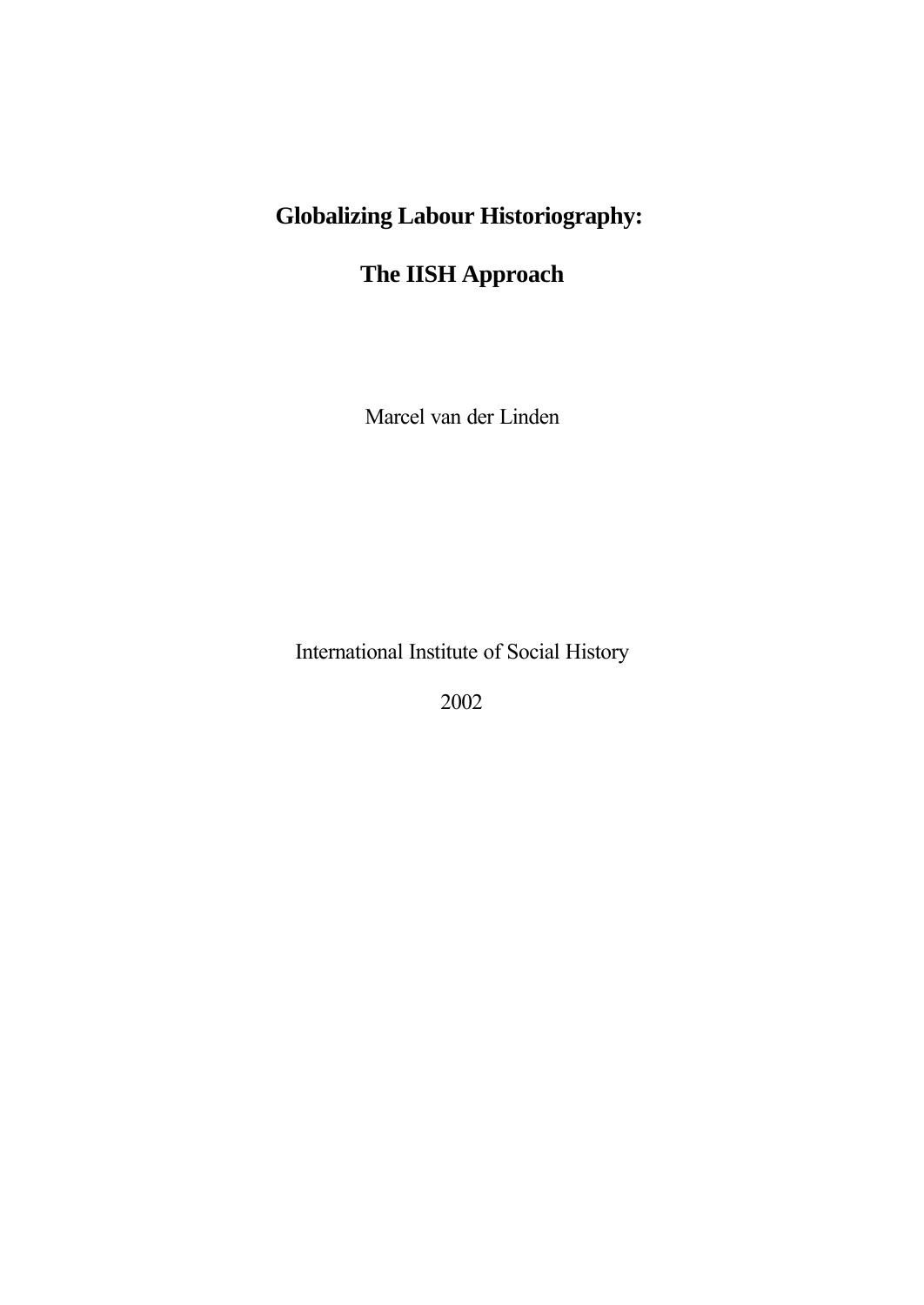© International Institute of Social History, Amsterdam 2002

All rights reserved. No part of this publication may be reproduced, stored in a retrieval system, or transmitted, in any form or by any means, electronic, mechanical, photocopying, recording or otherwise, without the prior permission of the publisher.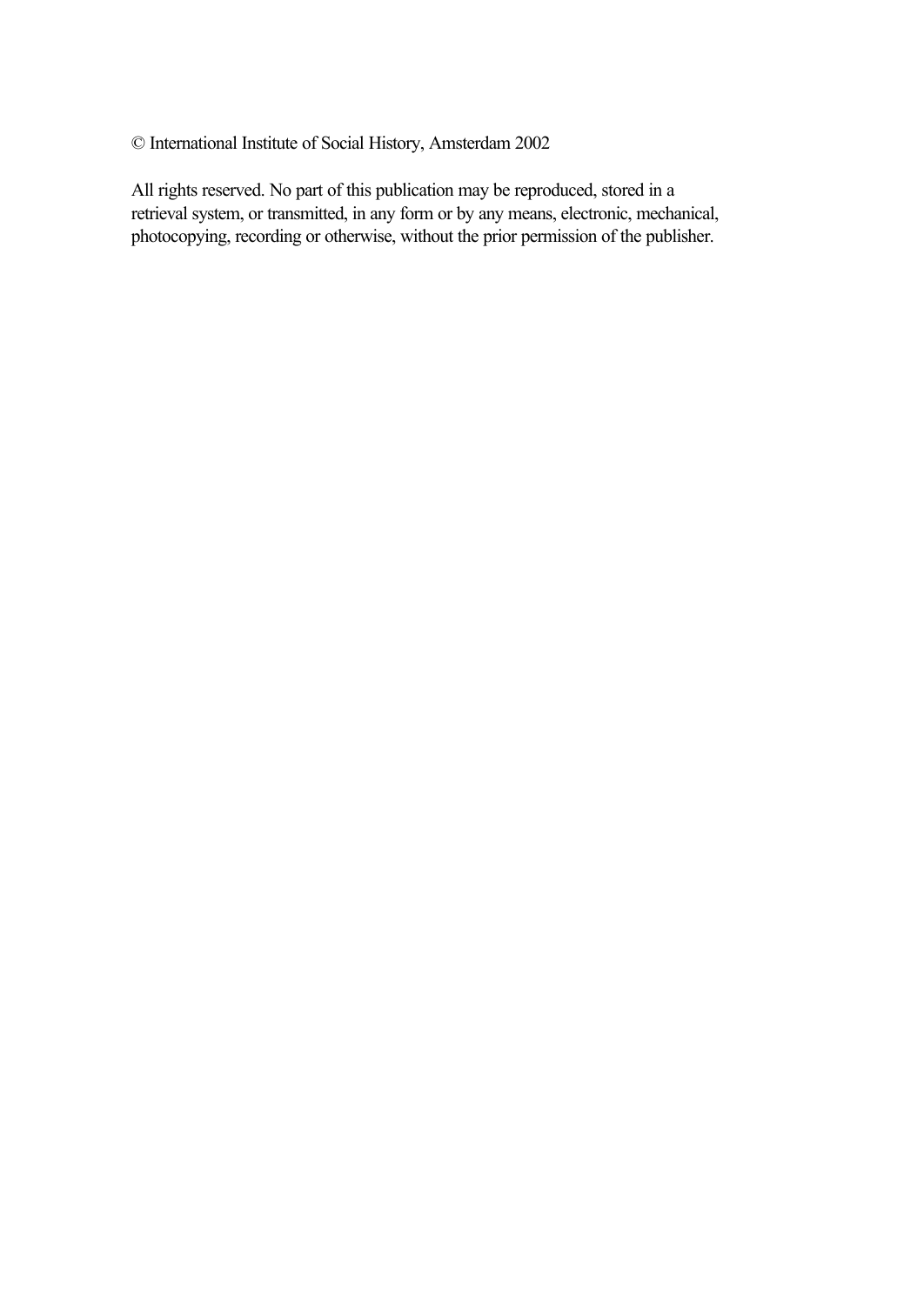For a long time labour historians have worked on the assumption that working classes and labour movements are *national* entities. Labour historiography dealt with developments in separate countries, whether Austria or Australia. Labour historians recognized, of course, that labour movements worked together (or not) in "Internationals" and sometimes they even found it useful to contrast different national trends, but this in no way contradicted their "methodological nationalism".<sup>1</sup>

Gradually, this began to change. From the 1960s cross-border collaboration between labour historians intensified significantly, starting with the ITH's foundation in 1965. From the 1980s the instances in which labour historians worked together in international and comparative research projects multiplied. Almost at the same time a boom of historical migration studies developed, exploring transnational processes of working-class formation. And finally, the 1990s witnessed an impressive growth of labour historiography in Africa, Asia and Latin America that definitely put an end to the quasi-monopoly of metropolitan labour historians. These various trends make a reconceptualization unavoidable. For too long have we worked with a predominantly North-Atlantic bias. What we need now is a "methodological transcontinentalization or globalization".

During the last five to ten years the International Institute of Social History (IISH) in Amsterdam has been working on such a globalization. The following notes are intended to give an impression of our ongoing re-orientation.<sup>2</sup>

### 1. *A provisional definition of global labour history*

Our aim is to build a "global labour history".What do we mean by this concept? I suggest a provisional five-point definition.

(i) Global labour history is not a theory to which everyone must adhere, but a field of attention. We know and accept the fact that our conceptions of research and our interpretative frameworks can differ. Not only is this pluralism inevitable, it can equally well be intellectually stimulating – provided we are at all times prepared to enter into a serious discussion of our disparate views. Notwithstanding our different points of departure, however, we must also strive to work productively in the same fields of research.

- 1. On this see: Marcel van der Linden and Lex Heerma van Voss, "Introduction", in: Lex Heerma van Voss and Marcel van der Linden (eds), *Class and Other Identities. Gender, Religion and Ethnicity in the Writing of European Labour History* (Oxford and New York: Berghahn, 2002), 1-39; Marcel van der Linden, "Transnationalizing American Labor History", *Journal of American History*, 86 (1999), 1078-92.
- 2. The following paragraphs are based on a keynote speech delivered at a conference celebrating the IISH's 65th anniversary in November 2000. Extensive information on the IISH's holdings and activities can be found through its website  $\langle$ www.iisg.nl>.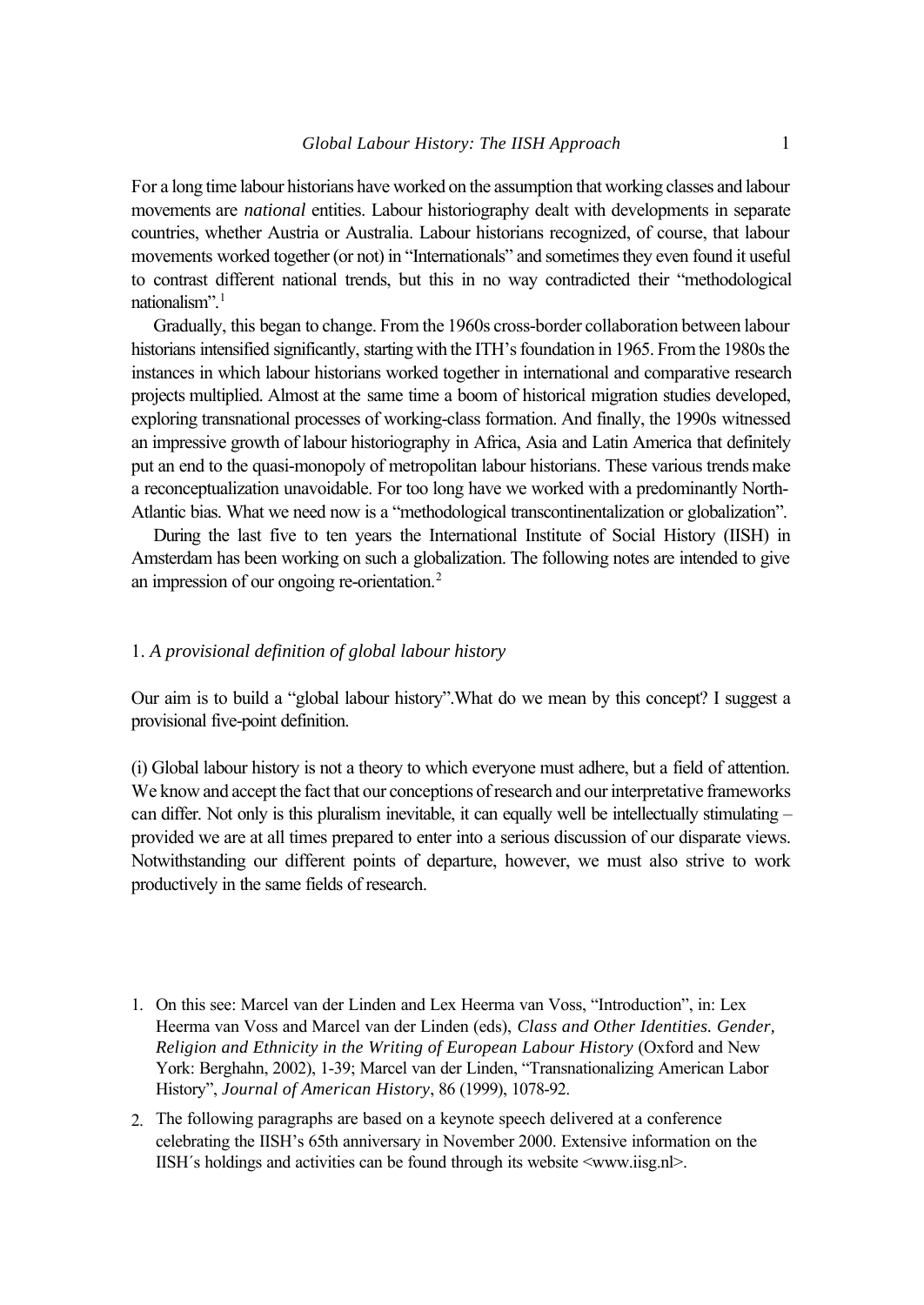(ii) Global labour history means the transnational and even the transcontinental study of labour relations and workers' social movements in the broadest sense of the word. By "transnational" we mean the placing in a wider context of all historical processes, no matter how geographically "small", by means of comparison with processes elsewhere, the study of interaction processes, or a combination of the two.

(iii) The study of labour relations encompasses work that is both free and unfree, paid and unpaid. Workers' social movements consist of both formal organizations and informal activities. The study of both labour relations and social movements requires that equally serious attention be devoted to "the other side" (employers, public authorities).

(iv) The study of labour relations concerns not only the individual worker but also his/her family. Gender relations play an important part within the family and in labour relations involving individual family members.

(v) Global labour history primarily concerns the study of labour relations and workers' social movements which have evolved along with the growth of the world market since the 14th century. Wherever indicated, for instance for comparative purposes, studies going back further in time are by no means excluded however.

## 2. *Units and levels of analysis*

Little methodology has as yet been developed in global labour studies. One of our most important tasks in the coming years is to remedy this situation. This being the case, a few remarks about two major aspects, namely the units and levels of analysis, must necessarily suffice here.

Generally speaking, labour historians have grown up with the idea that the nation state is the logical unit of analysis. Most of us have specialized in the working-class history of a particular country, like the USA, Argentina, the Netherlands or whatever. Even those amongst us who are engaged in comparative studies usually stay within these bounds. There are numerous studies comparing labour movements or particular aspects thereof in two or three countries. There is nothing amiss with this approach so long as the historian concerned is fully aware of the fact that the nation state is itself a historical product to be explained and placed in perspective. The difficulty is that this is not how we were taught to view it, but rather that the world consisted of interacting national communities. As Immanuel Wallerstein has rightly pointed out, this is a 19thcentury fiction: "It reifies and therefore crystallizes social phenomena whose real significance lies not in their solidity but precisely in their fluidity and malleability".<sup>3</sup> From the point of view of global

3. Immanuel Wallerstein, "Societal Development, or Development of the World-System?", *International Sociology*, 1 (1986), 3-17, 9. See also Roland Axtmann, "Society, Globalization and the Comparative Method", *History of the Human Sciences,* 6, 2 (1993), 53-74.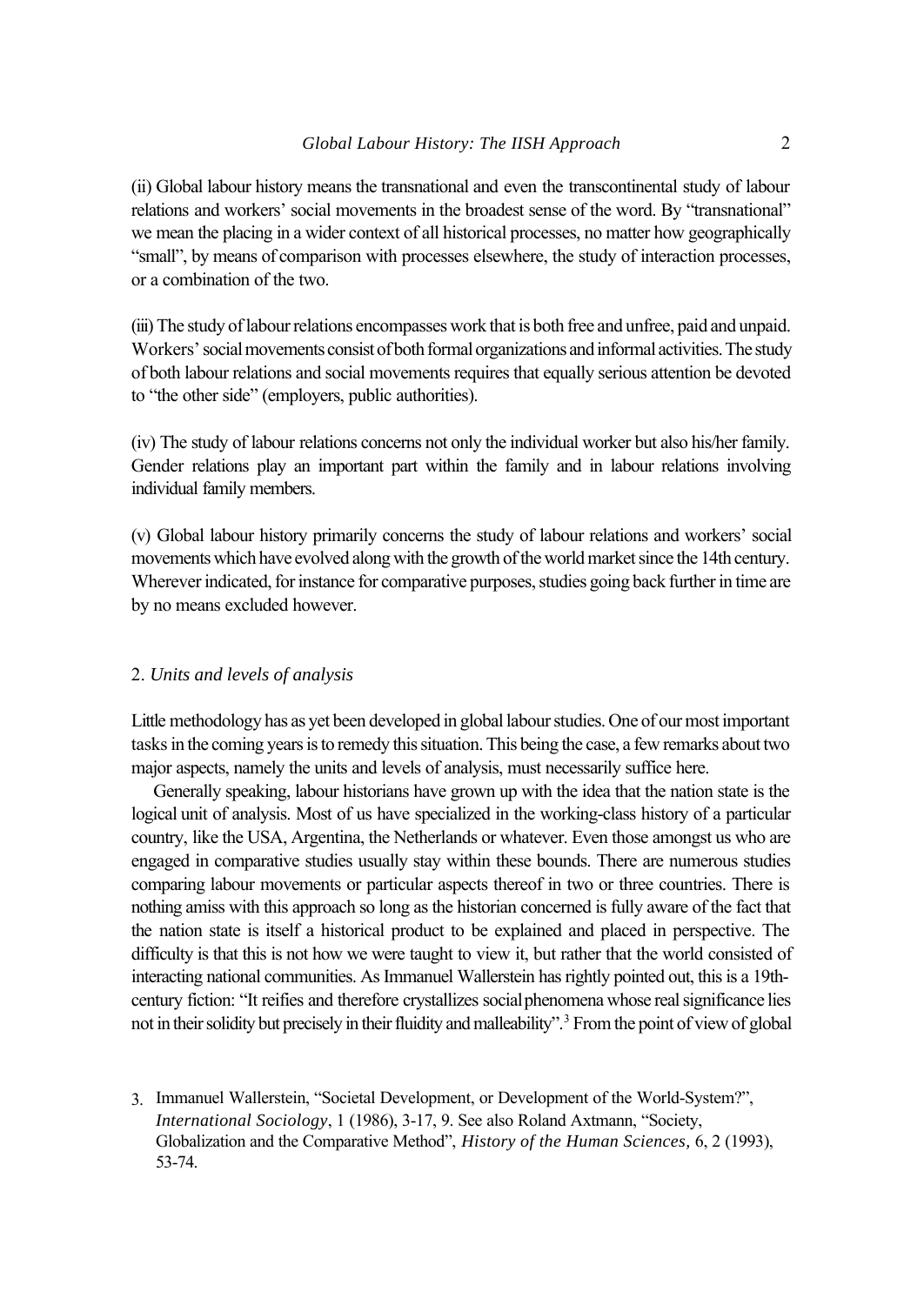labour history, it seems more logical to proceed from the premise that all people who influence one another's social lives belong to the same society. "Society" thereupon becomes a global entity in which by reason of migration, commodity flows, wars, etc. people in different regions are in contact with one another (and there are also people who do not belong to the global society because their own society is isolated from it). *Within* this global society individual nation states seek to incorporate the inhabitants of their own territories into their own particular systems.

Before going any further, let me try to clear two misunderstandings out of the way. First, in arguing for the transnational society as a framework for our studies I am certainly not saying that labour historians should all henceforth concern themselves with transcontinental subjects. I would almost say: quite the opposite! For the challenge is precisely that of linking together micro- and macro-history. The author of a monograph on a mining village in Bolivia, Poland or Belgium can make an innovative contribution to global labour history by doing one of two things. Either (s)he can show that the movement in that village has multiple links with the outside world through migrants in its midst from nearby or distant parts, through the fact that the local coal mine is incorporated in a transnational chain of economic processes, or through the integration of the religion of the majority of the miners and their families in the transnational hierarchy of the Catholic church, to mention just a few possibilities. Or (s)he can compare aspects of the movement in one village with similar movements in villages elsewhere, and thus determine what they have in common and what is specific to each individual movement.

To prevent a second misunderstanding, let me say that acceptance of the concept of the global society does not imply that labour historians can no longer legitimately compare national developments. The comparative method remains extremely useful, also in the study of national similarities and differences. But only on one condition, which is this: the researcher must be fully aware of the fact that a comparison of this kind carries with it the implicit assumption that separate national processes are causally independent. This assumption is of course wrong, and if this is properly understood then at least the so-called error of contamination can be avoided. We speak of contamination when one process has caused similar changes in different cases. Suppose we wanted to determine why anarchism was influential in the early 20th-century labour movement in both Argentina and Spain. We could do so only if we knew there was a process of historical diffusion from Spain to its former colony which would partly – though obviously not completely – explain Argentine anarchism. The error of contamination would occur if we were unaware of such a diffusion process and Argentina and Spain were regarded as independent units. As Stanley Lieberson has rightly observed, "We would not think much of a biological experiment where laboratory animals injected with some disease-causing virus were compared with control animals placed close enough to catch the disease through contagion. Yet in point of fact that is precisely the problem in many social research studies."<sup>4</sup> If the problem of contamination is not recognized, "case-stretching" results, i.e. more cases are presented as exhibiting a certain phenomenon than is actually so.

<sup>4.</sup> Lieberson, *Making It Count. The Improvement of Social Research and Theory* (Berkeley [etc.]: University of California Press, 1985), 57.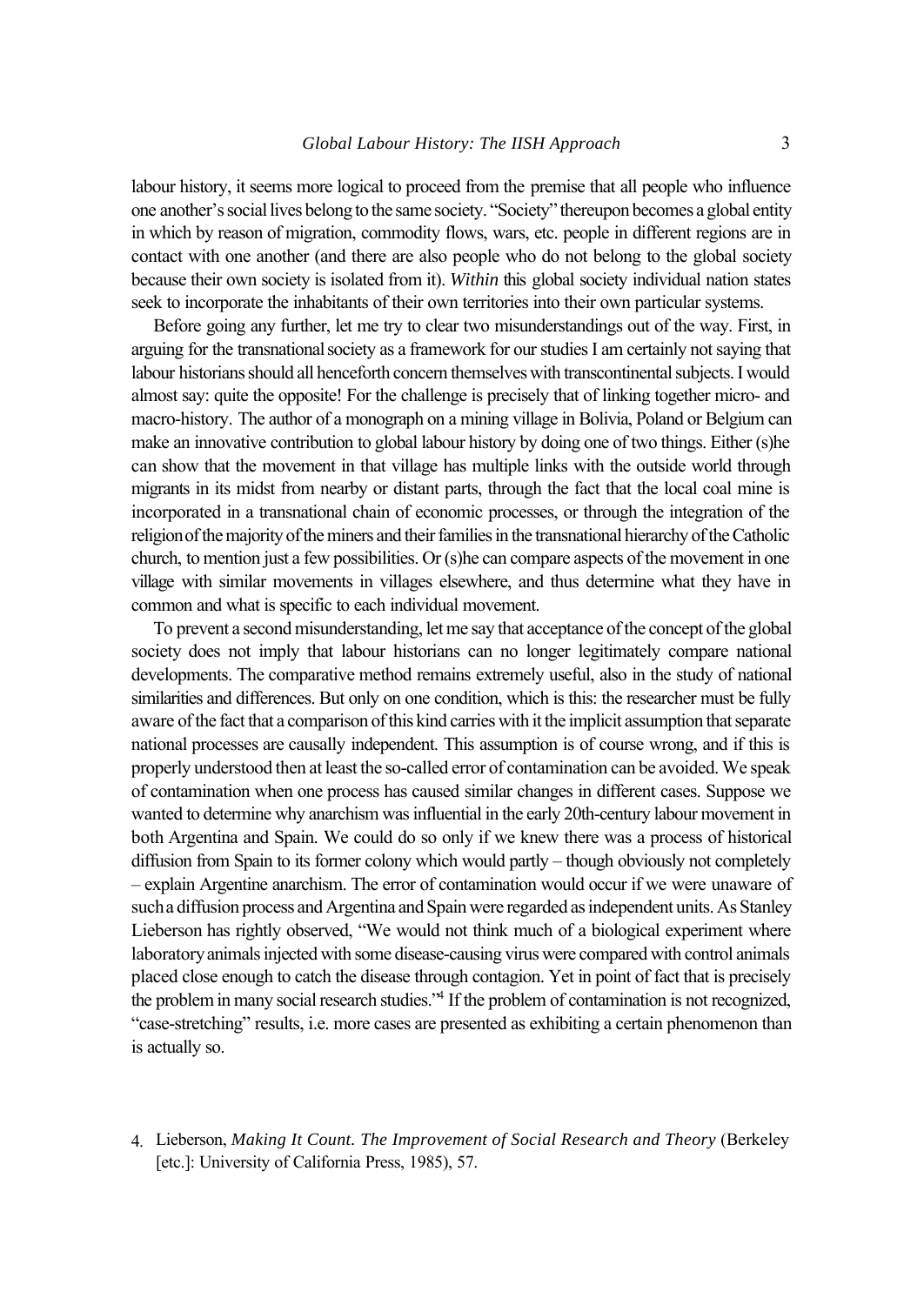Against this background, four types of analysis can be distinguished, irrespective of how the unit of analysis is defined. $5$ 

(i) Contrasting comparisons reveal similarities and differences between two or more instances. Researchers remain at the level of the observations, but on the basis of these they can nevertheless attempt to draw up a classification, typology or taxonomy of the cases<sup>6</sup> and put forward hypotheses to explain possible causal relationships. Most comparative labour historians are involved in making contrasting comparisons. Following James Jasper, we could describe efforts of this kind as ideographic comparisons.<sup>7</sup> Some believe that herein lies the most important function of comparisons. Hugh Stretton, for example, writes that "Comparison is strongest as a choosing and provoking, not a proving device: a system for questioning, not for answering".<sup>8</sup>

(ii) Testing comparisons aim to test hypotheses, typologies, etc: "They control (verify or falsify) whether generalizations hold across the cases to which they apply".<sup>9</sup>

(iii) Studies of interactions might also be termed studies of contamination, aimed as they are at discovering how the same hidden influences were operative in two or more instances.

(iv) Integrating studies combine the results of both testing comparisons and studies of interactions into a causal narrative that seeks to expose the relationship between developments in different countries or regions. They bear a close resemblance to what Marc Bloch has termed "historical comparisons": "This is to make a parallel study of societies that are at once neighbouring and contemporary, exercising a constant mutual influence, exposed throughout their development to the action of the same broad causes just because they are close and contemporaneous, and owing

- 5. I develop this theme much further in my forthcoming book *Transnational Labour History: Explorations* (Aldershot [etc.]: Ashgate, 2003).
- 6. A fundamental discussion of the differences between these concepts is to be found in Alberto Marradi, "Classification, Typology, Taxonomy', *Quality and Quantity*, 24 (1990), 129-57.
- 7. James M. Jasper, "Two or Twenty Countries: Contrasting Styles of Comparative Research", *Comparative Social Research*, 10 (1987), 205-29. Jasper argues that the nomothetic ("empiricist") and the ideographic approaches "stop at different moments in the continual process of refining variables: the empiricist approach when the same variable can be isolated or measured in each country, the ideographic approach when differences in the variables have been uncovered." (210-11).
- 8. Hugh Stretton, *The Political Sciences: General Principles of Selection in Social Science and History* (London: Routledge & Kegan Paul, 1969), 247.
- 9. Giovanni Sartori, "Comparing and Miscomparing", *Journal of Theoretical Politics*, 3 (1991), 243-57, 244.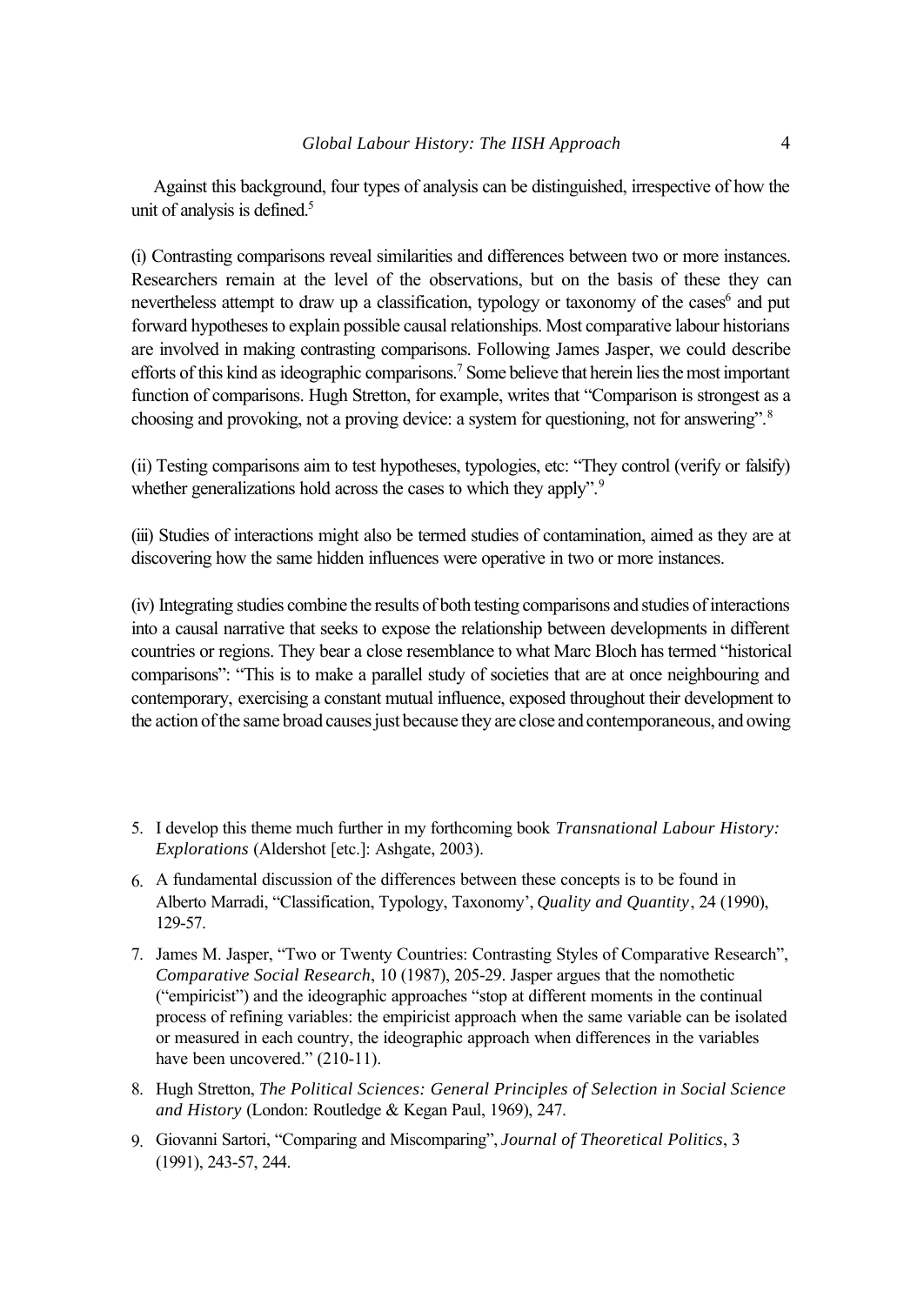their existence in part at least to a common origin."<sup>10</sup> Such reconstructions have the dual advantage of "directly taking account of the interconnectedness of ostensibly separate experiences and providing a strong incentive to ground analyses explicitly in the historical contexts of the structures and processes they include".<sup>11</sup> The theory behind them is not as yet very highly developed<sup>12</sup> and few attempts have been made to apply the theory in practice.

#### 3. *What has already been done?*

A considerable amount of preliminary work in global labour history has been carried out, but much of it tends to be Eurocentric, mainly for political and cultural reasons, but also because the quantity of data available is not the same for all regions. For the historian who wants to use secondary sources, it is obviously important that such sources exist. If the history of a particular working-class or labour movement has barely yet been studied, it is tempting to leave that case out of the sample. In practice, this often results in the exclusion of former communist countries or Third World countries. But fortunately there are some recent developments pointing in a different direction.

We can begin by looking at what Ira Katznelson has termed the first level of class analysis, viz. *class structures*, the broad structural patterns of capitalist economic development (business structures, family patterns, demography, state organization and policies, cultural traditions).<sup>13</sup> There is a substantial body of quantitative material, although its reliability is frequently open to doubt. As far back as 1913, Robert René Kuczynski published his monumental *Arbeitslohn und Arbeitszeit in Europa und Amerika, 1870-1909*. <sup>14</sup> Since then extensive databases have been established, the majority of which, however, are restricted to North America and Western

- 10. Marc Bloch, "A Contribution Towards a Comparative History of European Societies", in: idem, *Land and Work in Mediaeval Europe: Selected Papers*. Trans. J.E. Anderson (New York: Harper & Row, 1969), 47-8.
- 11. Charles Tilly, *Big Structures, Large Processes, Huge Comparisons* (New York: Russell Sage Foundation, 1984), 147.
- 12. The first attempt was by Philip McMichael, "Incorporating Comparison Within a World-Historical Perspective: An Alternative Comparative Method", *American Sociological Review*, 55 (1990), 385-97.
- 13. Ira Katznelson, "Working-Class Formation: Constructing Cases and Comparisons", in Ira Katznelson and Aristide R. Zolberg (eds), *Working-Class Formation: Nineteenth-Century Patterns in Western Europe and the United States* (Princeton, NJ: Princeton University Press, 1986), 3-41, 14-15.
- 14. Berlin: Springer, 1913. For a further elaboration of this theme, see also Carl von Tyszka, *Löhne und Lebenskosten in Westeuropa im 19. Jahrhundert (Frankreich, England, Spanien, Belgien)* (Munich [etc.]: Duncker & Humblot, 1914).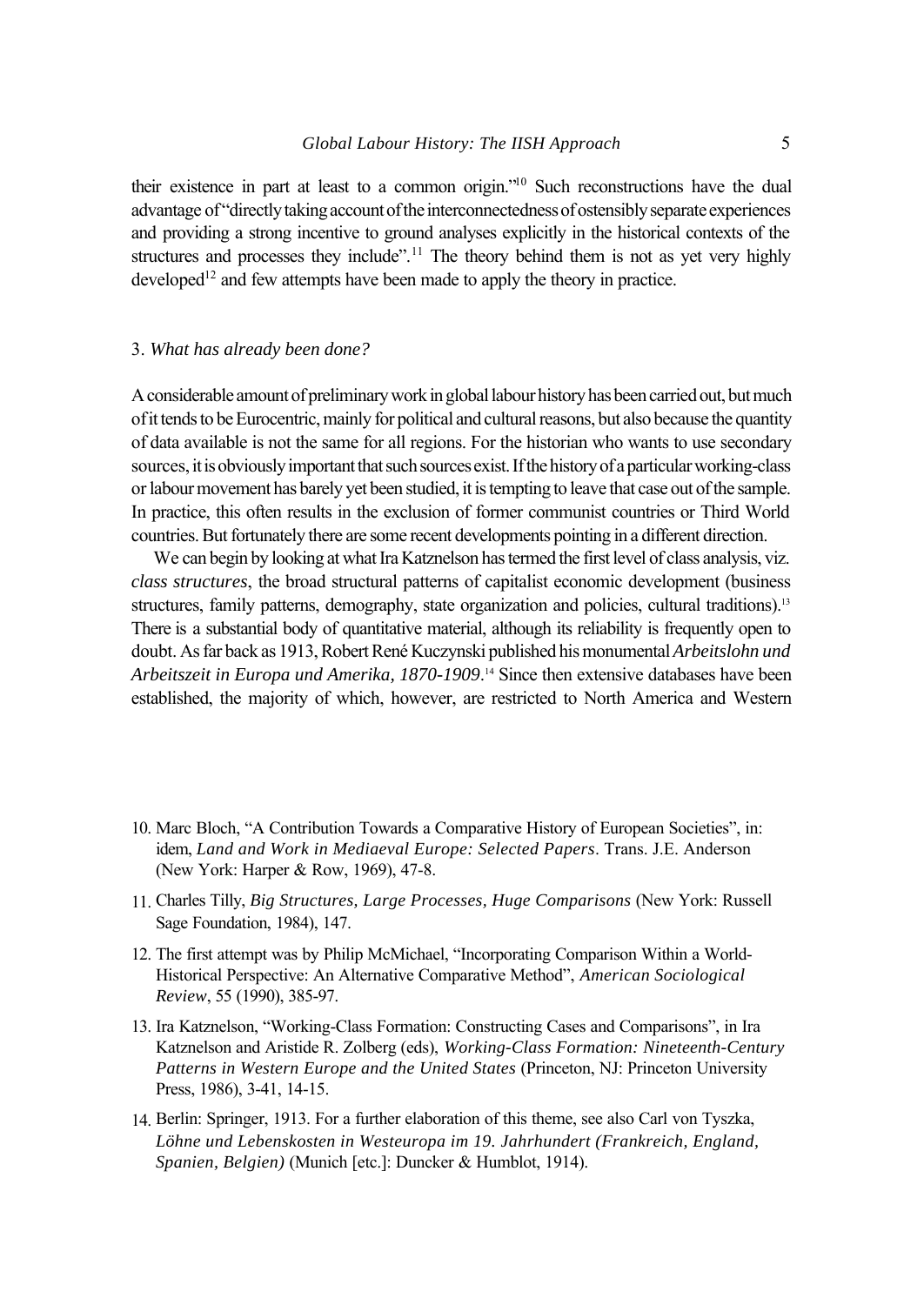Europe.15 But attention is now gradually being devoted to the Third World as well, as exemplified by the most recent edition of B.R. Mitchell's *International Historical Statistics*, which also covers Latin America, Africa and Asia.16 Another example is the database at the Fernand Braudel Center in Binghamton, containing information on upwards of 80,000 instances of labour unrest around the globe.17 The situation is nonetheless still very one-sided. The analysis of quantitative data, for instance, continues to be focused much more heavily on the advanced capitalist countries than on the rest of the world.18 The Belgian-Swiss historian Paul Bairoch, a pioneer of the non-Eurocentric approach, thus far remains a solitary figure.<sup>19</sup>

Moving on to the other levels defined by Katznelson (class-based ways of life, class dispositions, and collective action) – the levels generally classed as labour history in the narrower sense  $20 -$  we discern a highly promising development. This is not the place for an extensive overview, but it may be stated that the historiography of the working classes in Asia, Africa and Latin America has made huge strides over the past twenty years. John French's recent article on the "Latin American Labor Studies Boom" is of significance in this respect.21 And also as regards African and Asian labour history, many notable contributions have appeared since the 1970s (though it must be added that some countries receive considerably more attention than others).

The work at all analytical levels is still largely unfocused on transnational interactions and testing comparisons. In so far as research does deal with two or more countries, it is usually either contrasting or additive: in the one country the one, and in the other country the other. More

- 15. For example, Peter Flora *et al., State, Economy and Society in Western Europe 1815- 1975* (Frankfurt am Main and New York: Campus, 1983), 2 vols.
- 16. B.R. Mitchell, *International Historical Statistics*. Vol.I: *Europe, 1750-1988* (3rd edn, Basingstoke [etc.]: Macmillan, 1992); Vol.II: *The Americas 1750-1988* (2nd edn, Basingstoke [etc.]: Macmillan, 1993); Vol.III, *Africa and Asia* (Basingstoke [etc.]: Macmillan, 1982).
- 17. Beverly J. Silver, Giovanni Arrighi and Melvyn Dubofsky (eds), "Labor Unrest in the World Economy, 1870-1990", *Review*, 18 (1995), 1-206.
- 18. A typical example is Jürgen Kuczynski's impressive 40-part study, *Die Geschichte der Lage der Arbeiter unter dem Kapitalismus* (Berlin: Akademie-Verlag, 1960-72). Twenty volumes deal with Germany, five with England, three with the United States and three with France. Separate volumes cover Shanghai, the British dominions (Australia, New Zealand, Canada, South Africa) and the British colonies.
- 19. P. Bairoch and J.-M. Limbor, "Changes in the Industrial Distribution of the World Labour Force, by Region, 1880-1960", *International Labour Review*, 98 (1968), 311-336; Paul Bairoch, "Structure de la population active mondiale de 1700 à 1970", *Annales E.S.C.*, 26 (1971), 960-976.
- 20. Katznelson, "Working-Class Formation", 16-20.
- 21. *International Review of Social History*, 45 (2000), 279-308.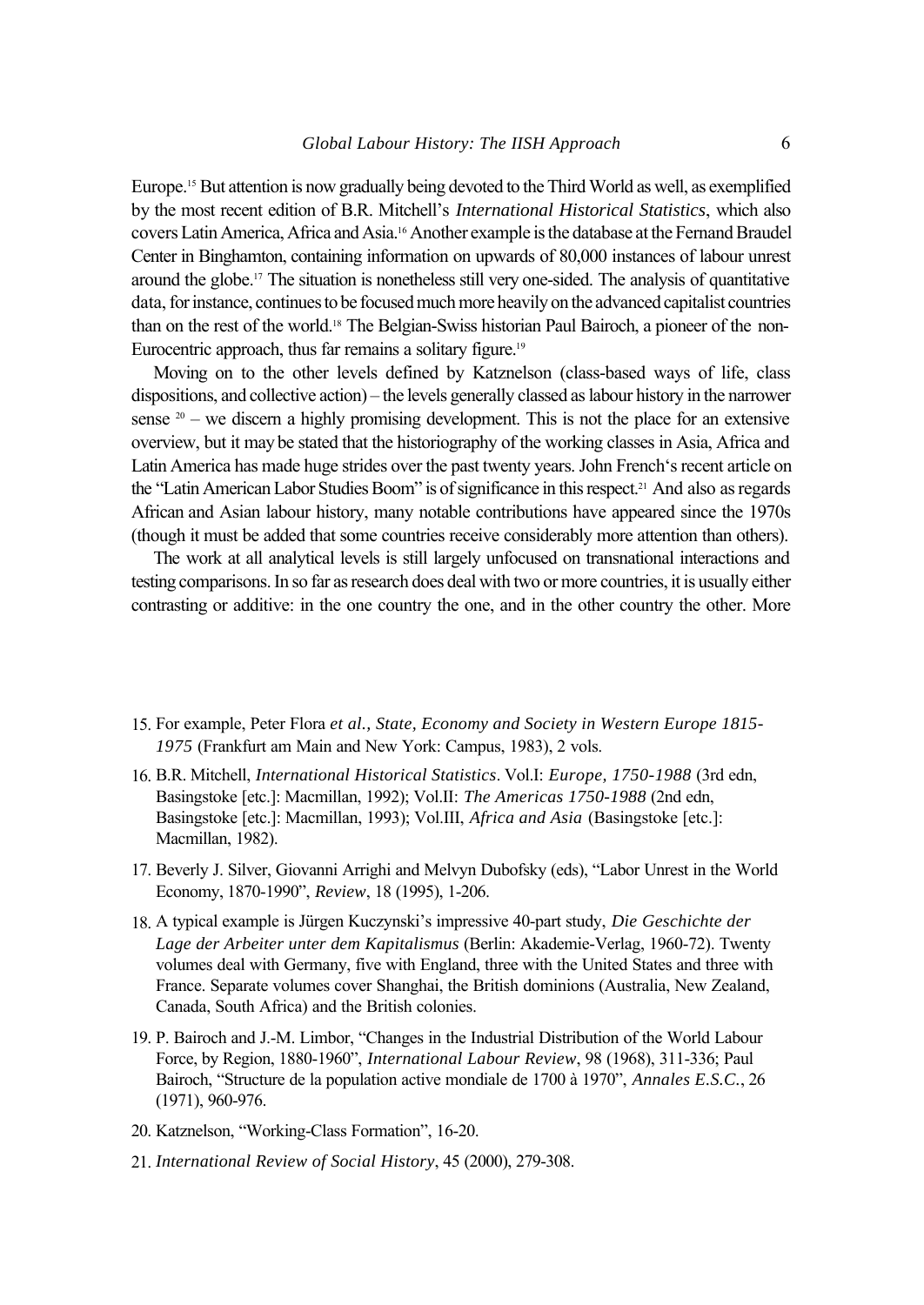penetrating analysis and theory building are as yet in their infancy, even though some very interesting beginnings have been made by Charles Bergquist, Frederick Cooper and Steve Smith, among others.<sup>22</sup>

#### *4. What should we do soon?*

#### a. *New concepts*

The majority of labour history's core categories stem from the late 19th century and should accordingly be reconsidered. Take, for example, the concept of "working class". I have seriously attempted elsewhere to show that this concept is the result of a complex process of social exclusion in which one group of wage earners with a relatively high status distances itself from other groups like self-employed workers, so-called lumpen proletarians and unfree workers.<sup>23</sup>

The new labour history beginning to flourish in the semi-peripheral countries would appear to contain three important lessons which are also of essential significance for metropolitan labour history. In the first place, the new proletariat of the Third World consists only in part of free wage earners as Marx conceived of them, i.e. "free in the double sense that as a free individual he can dispose of his labour-power as his own commodity, and that, on the other hand, he has no other commodity for sale".24 In the semi-periphery, the majority of wage earners do not freely dispose of their own labour power (for example, because they are burdened by debt) or they are not in a formal contractual relationship with their employers.

"Pure" wage workers are abstractions generated by the classical "labour-movement Marxism". The semi-periphery makes this clear in a second respect as well, for wage labour there

- 22. Charles Bergquist, *Labor in Latin America. Comparative Essays on Chile, Argentina, Venezuela, and Colombia* (Stanford, CA: Stanford University Press, 1986); Frederick Cooper, *Decolonization and African Society. The Labor Question in French and British Africa* (Cambridge [etc.]: Cambridge University Press, 1996); Steve A. Smith, "Workers and Supervisors: St. Petersburg 1906-1917 and Shanghai 1895-1927", *Past and Present*, 139 (May 1993), 131-77; idem, "Class and Gender: Women's Strikes in St. Petersburg 1895-1917 and Shanghai 1895-1927", *Social History*, 19 (1994), 141-68; idem, "Workers, the Intelligentsia and Marxist Parties, St. Petersburg 1895-1917 and Shanghai, 1921-27", *International Review of Social History*, 41 (1996), 1-56.
- 23. Marcel van der Linden, "Working Classes, History of", in: Neil J. Smelser and Paul B. Baltes (eds), *International Encyclopedia of the Social and Behavorial Sciences* (Oxford [etc.]: Elsevier Science, 2001), vol. 24, 16579-83. See also: idem, "El fin der eurocentrismo y el futuro de la historia del trabajo: o por qué debemos y podemos reconceptualizar la classe obrera", in: Javier Paniagua, José A. Piqueras and Vicent Sanz (eds), *Cultura social y politica en el mundo del trabajo* (Valencia: UNED, 1999), 301-22, and Shahid Amin and Marcel van der Linden (eds), "Peripheral" Labour? Studies in the History of Partial *Proletarianization* (Cambridge [etc.]: Cambridge University Press, 1996).
- 24. Karl Marx, *Capital*, vol. I, trans. Ben Fowkes (Harmondsworth: Penguin, 1976), 272.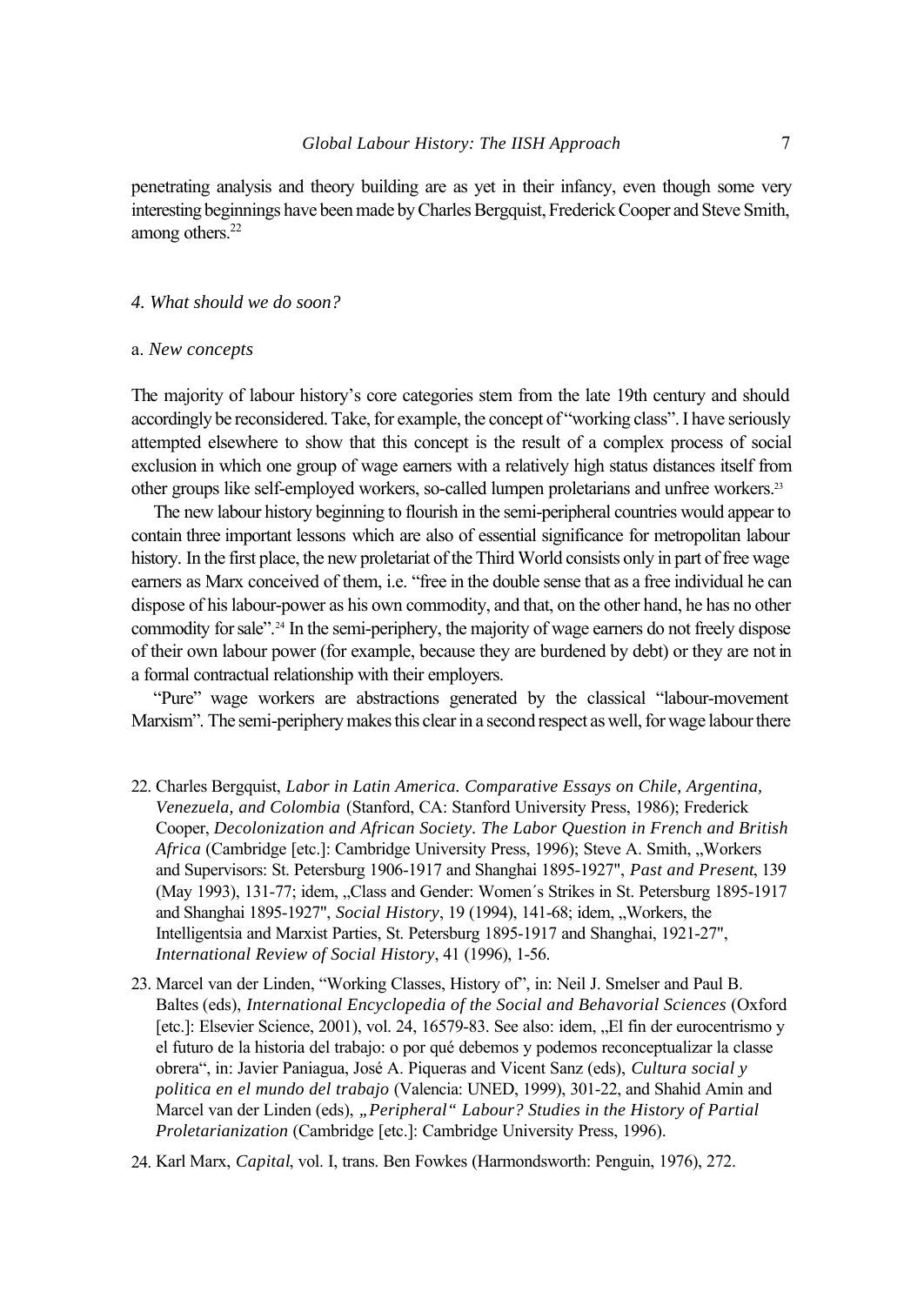is integrated throughout in households and families whose survival always remains partly dependent on subsistence labour (performed chiefly, but not exclusively, by women), on the independent production of commodities for the market and suchlike. In many cases the "roles" of the various family members are not permanently fixed, but instead signify a transient social relationship which can be changed quite quickly by other sources of income. Not individuals but households and families are therefore the best point of departure for social-historical analyses.

Thirdly, the new proletariat does not exist exclusively or even mainly in the industrial sector. The agricultural sphere is proportionately more important in that in this sphere rapidly advancing proletarianization has created a large stratum of agricultural labourers and share tenants. Charles Bergquist is rightly critical of studies that posit "a separate set of assumptions and predicted behavior for rural workers (often viewed as `traditional peasants') and industrial workers (the `modern proletariat')". In his view, this "clumsy" dichotomy is not applicable to Latin America. "How did one classify, for example, workers in rural Cuban sugar complexes or miners in highland Peru who moved in and out of traditional agriculture? It is only when this conceptual dichotomy, artificial to the history of workers in the underdeveloped world, is set aside and a new category of analysis is put in its place that the meaning of the labor history of Latin America fully reveals itself."25 The militant movement of workers who occupy the land in Brazil (the *trabalhadores rurais sem terra*) demonstrates this just as clearly as the struggles in Gujarat and the Philippines. Besides the agrarian sector, services comprise another important element: domestic workers today constitute a more numerous army of migrants whose history has barely yet been touched.

We may thus conclude that the "authentic" working class is largely a fiction. The "classical" proletariat is surrounded by, and intermingled with, a variegated "semi-proletariat" of peddlers, sharecroppers, home workers, prostitutes, self-employed workers, beggars and scavengers. The boundaries between the different social segments are fluid, and this also finds expression in their forms of organization. In India and South Africa, women who work in the informal sector (socalled "survivalists") have set up their own trade unions aimed at achieving the standard of living of "real" workers. The great Bolivian Workers' Confederation COB encompasses not just miners (who traditionally supply the general secretary), but also street pedlars, students, peasants and small producers.

The dynamic of the social struggles in the semi-periphery remains incomprehensible if no attention is given to such structural hybrid forms. The social history of the "Third World" demands that we think again and think rigorously about the concept of "working class". Once we have done that, a renewal of metropolitan labour history will become possible as well.

#### b. *New research questions*

A transnational approach invites us to pose new research questions. Its further elaboration is one

25. Bergquist, *Labor in Latin America*, 8. Bergquist adds: "The primary object of earlytwentieth-century Latin American labor history should be workers in export production".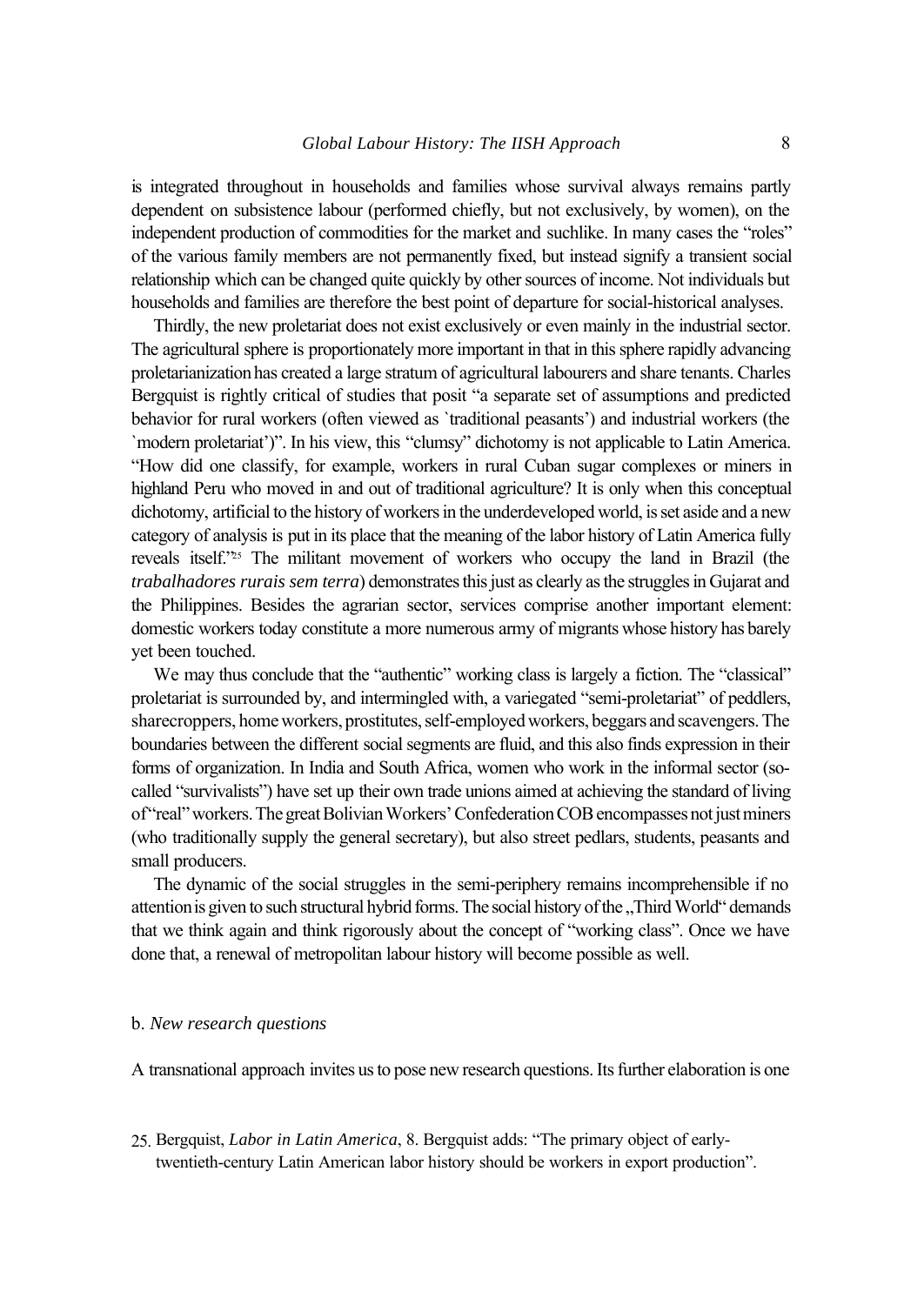of the most important tasks awaiting us in the next few years. Some initial steps have already been taken over the past twenty years. I have a few suggestions to put forward, but there are undoubtedly many more still to be formulated.

(i) The transnational study of occupational groups, such as the project, coordinated by Lex Heerma van Voss and others, relating to the comparative history of dock workers whose results have recently been published in the form of a sizeable book.<sup>26</sup> More such global projects can be envisaged, dealing not just with "workers" in terms of classical labour history (e.g. workers in the metal and textile industries, or the building trade) but extending to totally different occupational groups, such as street peddlers, domestic servants, prostitutes, and so on.

ii) The study of transnational relations between modes of labour control. To the best of my knowledge, this has not yet been attempted. What I mean here is research based on the "commodity chain" concept which has appeared in various guises since the 1960s (the French *filière* approach), gaining international recognition in the 1990s through the work of Gary Gereffi and Miguel Korzeniewicz.27 Christopher Chase-Dunn defines a commodity chain as "a tree-like sequence of production processes and exchanges by which a product for final consumption is produced. These linkages of raw materials, labor, the sustenance of labor, intermediate processing, final processing, transport, and final consumption materially connect most of the people within the contemporary world system."28 The core idea is very simple, following on from the theory-building on "industry columns" in earlier economic theory: every commodity is produced through a "combination" of labour power and means of production in a production process. The means of production are themselves the product of a combination of labour power and means of production. And the carriers of labour power consume commodities like clothing

- 26. Sam Davies *et al*. (eds), *Dock Workers. International Explorations in Comparative Labour History, 1790-1970*, two volumes (Aldershot [etc.]: Ashgate, 2000). See also Frank Broeze, "Militancy and Pragmatism. An International Perspective on Maritime Labour, 1870-1914", *International Review of Social History*, 36 (1991), 165-200.
- 27. Before that, in the 1980s, Terence K. Hopkins and Immanuel Wallerstein integrated the concept in their world system theory. See their "Commodity Chains in the World Economy Prior to 1800", *Review*, 10, 1 (1986), 157-170. Gereffi and Korzeniewicz subsequently tested the concept in a contemporary study: "Commodity Chains and Footwear Exports in the Semiperiphery", in William G. Martin (ed.), *Semiperipheral States in the World Economy* (Westport, CT: Greenwood Press, 1990). The breakthrough came with the volume of essays edited by Gereffi and Korzeniewicz, *Commodity Chains and Global Capitalism* (Westport, CY: Greenwood Press, 1994). Of course empirical studies of commodity chains were already in existence years before the concept was coined. See, for example, the detailed study of the cotton commodity chain in A. Oppel, *Die Baumvolle nach Geschichte, Anbau, Verarbeitung und Handel, sowie nach ihrer Stellung im Volksleben und in der Staatswirtschaft* (Leipzig: Duncker & Humblot, 1902), 745 pp.
- 28. Christopher Chase-Dunn, *Global Formation: Structures of the World Economy* (Oxford and Cambridge, MA: Basil Blackwell, 1989), 346.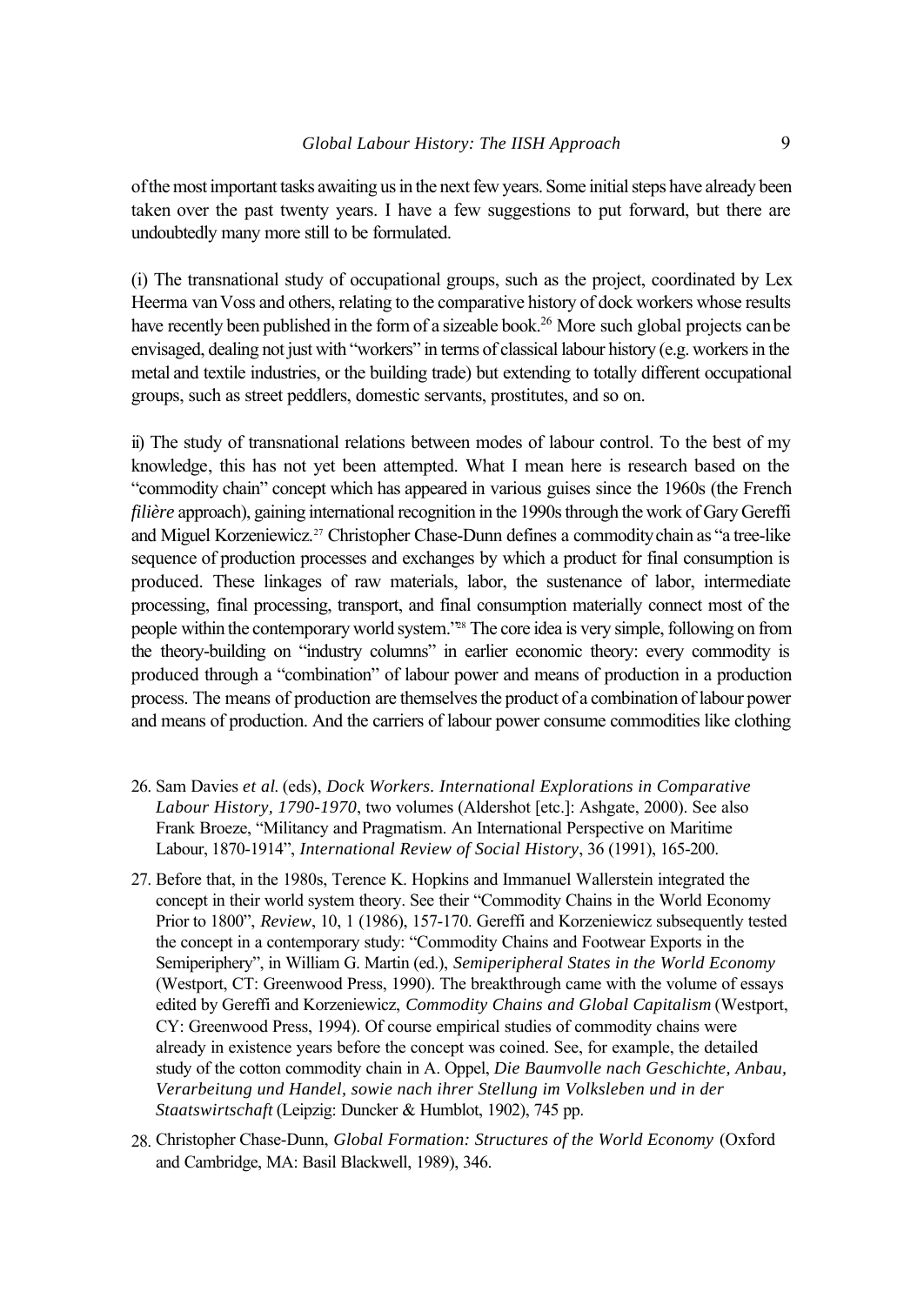and food which in turn are produced by combinations of labour power and means of production. In brief, the final production process from which an end product emerges is simply the last link in a series of chains of production processes. This conception has hitherto functioned as a source of inspiration for contemporary economists in particular, who amongst other things have researched tourism, the services sector, fresh fruit and vegetables, cocaine, footwear, electronics, automobiles and semiconductors. Up to the present, few historical case studies have appeared. I know of only two examples, both of which (on shipbuilding and grain flour, 1590-1790) are markedly economically oriented.29 Theory-building is likewise heavily concentrated on economic aspects, and specifically on present-day globalization.<sup>30</sup> I would say that here we have a tremendous challenge for labour historians.

(iii) The transnational study of forms of collective action. Among the examples which spring to mind in this context are the large-scale projects on the formation of labour movements which the IISH has organized, and publications on the history of revolutionary syndicalist trade unions and of mutual benefit societies.31 Criticism may be levelled at these earlier projects, chiefly because they lean too far towards additive historiography, simply placing different national trajectories side by side and failing to study them as manifestations of wider social, cultural and political processes. On the other hand, an interesting attempt at a global history of labour unrest has been made by researchers at the Fernand Braudel Center in Binghamton, New York. In the early 1980s, they established that "distinct waves of labor militancy" had existed worldwide, notably at the end of the two world wars and around 1970. In order to analyse the global patterns in labour militancy since the 1870s, they took four steps: (1) a content analysis of a number of periodicals and yearbooks designed to obtain information on strikes in all parts of the world; (2) the compilation of indices based on this information (world-level and zone-level [periphery, semiperiphery, core]); (3) comparison of these indices with others derived from national statistical data collections; (4) explication of the worldwide patterns, with particular emphasis on the periods and epicentra of unrest and the degree of politicization.<sup>32</sup>

- 29. Y. Eyüp Özveren, "Shipbuilding, 1590-1790", *Review*, 23 (2000), 15-86; Sheila Pelizzon, "Grain Flour, 1590-1790", *Review*, 23 (2000), 87-195.
- 30. For an overview, see Philip Raikes, Michael Friis Jensen and Stefano Ponte, "Global Commodity Chain Analysis and the French *filière* Approach: Comparison and Critique", *Economy and Society*, 29 (2000), 390-417.
- 31. Marcel van der Linden and Jürgen Rojahn (eds), *The Formation of Labour Movements, 1870-1914: An International Perspective*, 2 vols. (Leiden [etc.]: Brill, 1990); Marcel van der Linden and Wayne Thorpe (eds), *Revolutionary Syndicalism: An International Perspective* (Aldershot: Scolar Press, 1990); Marcel van der Linden (ed.), *Social Security Mutualism: The Comparative History of Mutual Benefit Societies* (Berne [etc.]: Peter Lang Academic, 1996).
- 32. Silver, Arrighi and Dubofsky, "Labour Unrest in the World Economy, 1870-1990". See also Research Working Group on World Labor, "Global Patterns of Labor Movements in Historical Perspective", *Review*, 10 (1986), 137-155, and the assessments in Alvin Y. So,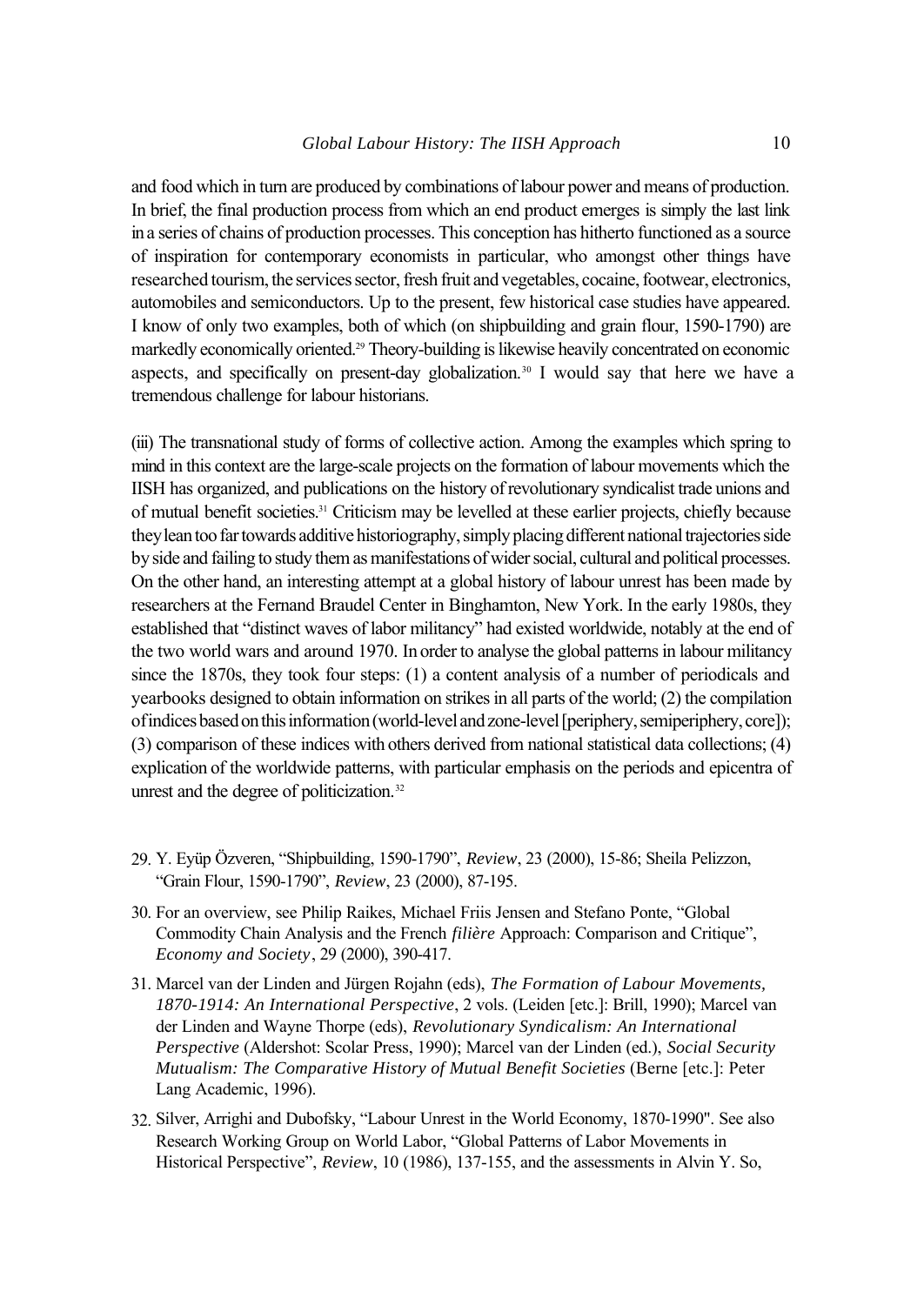#### c. *New instruments: transnational databases*

It is evident that global labour history is in need of new databases. I see here two closely interconnected tasks. On the one hand, the collection of large quantities of quantitative and qualitative data on such themes as the structure of the world labour force, real wages, demographic developments and workers' movements; and on the other, the development of techniques making it possible to compare data gathered from different contexts.<sup>33</sup>

### d. *New organizational forms*

Global labour history is a difficult subject , requiring as it does both a knowledge of different situations and considerable analytical ability. In exceptional cases one individual may succeed in gaining an in-depth knowledge of several cases and in convincingly interpreting that knowledge. But this type of individual – with Max Weber as the prototype – is rare, and as the body of knowledge grows their number will rapidly shrink still further.

Over the past ten to fifteen years a number of new approaches to organizing transnational labour history have been explored. They seem to be of two types. The first is the *collective model*, whereby several national specialists collaborate on a comparative research project. As far as I know, this method was first put into practice by the Australian and Canadian labour history associations, which formed teams of researchers to investigate a particular aspect of the labour history of both countries and to co-write a report.<sup>34</sup> The same approach was adopted on a somewhat larger scale at a recent conference in Paris (1995) called *L'invention du syndicalisme*, involving small groups of three or more national specialists who worked together

*Social Change and Development: Modernization, Dependency, and World-System Theories* (Newbury Park [etc.]: Sage, 1990), 212-218, and in Marcel van der Linden, "Global Labor History and 'the Modern World System'. Thoughts at the Twenty-Fifth Anniversary of the Fernand Braudel Center", *International Review of Social History*, 46 (2001), 423-59.

- 33. At the IISH Jan Luiten van Zanden is currently preparing a website with historical data on wages and prices for all countries (see  $\langle$ www.iisg.nl/hpw>). Marco van Leeuwen is, together with Ineke Maas, Andrew Miles and others, working on a Historical Standard Classification of Occupations. They recently published: *HISCO: Historical Standard Classification of Occupations* (Leuven: Leuven University Press, 2002).
- 34. The results were published in a joint special issue of the Canadian journal *Labour/Le Travail*, 38 (Fall 1996), and the Australian journal *Labour History*, 71 (November 1996). The project was prepared in: Gregory S. Kealey and Greg Patmore (eds), *Canadian and Australian Labour History: Towards a Comparative Perspective* (Sydney: Australian Society for the Study of Labour History, and St. John´s: Committee on Canadian Labour History, 1990).